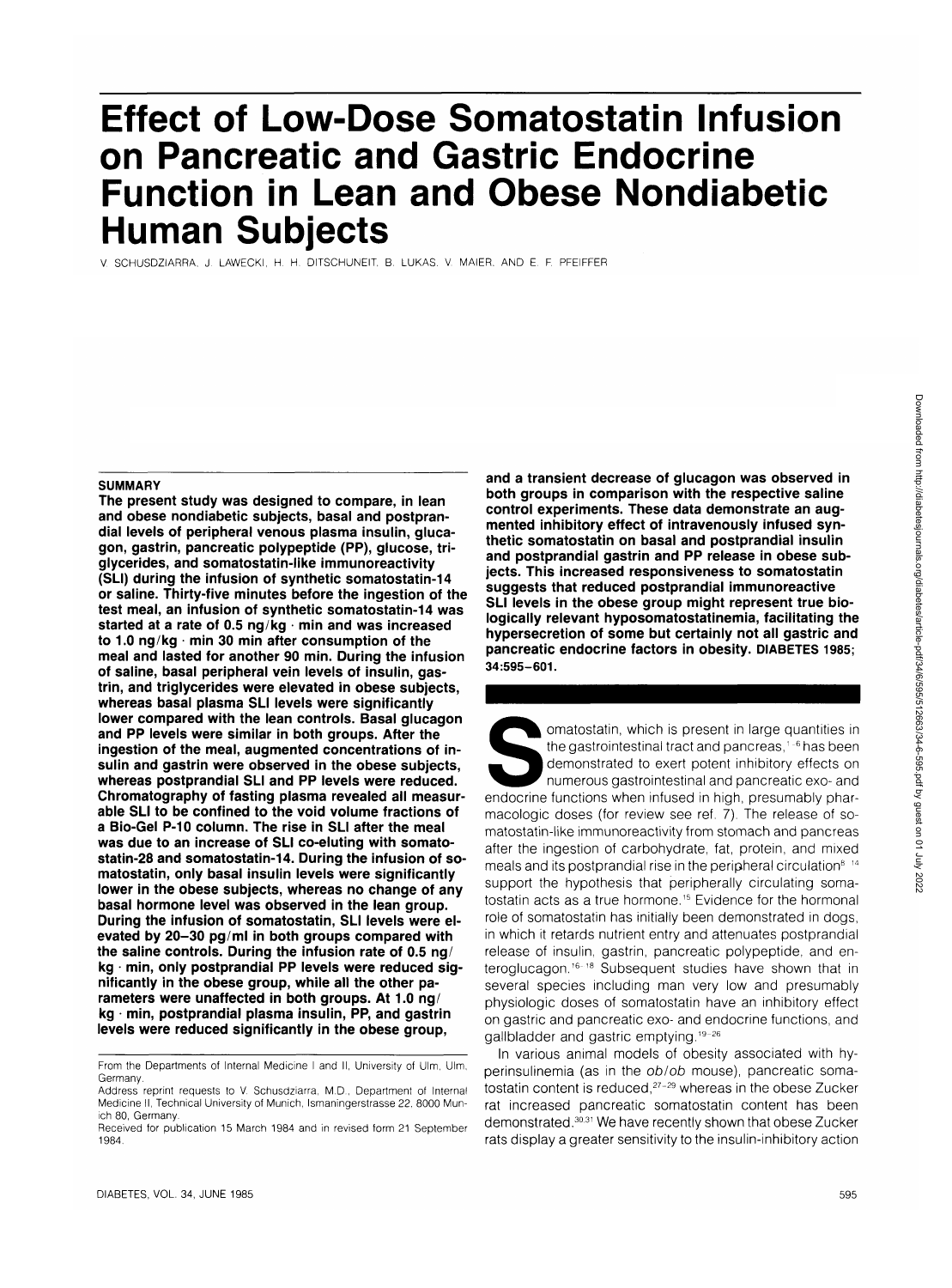of low-dose somatostatin when compared with their lean littermates.<sup>32</sup> The present study was designed to determine the effects of low-dose somatostatin infusion on basal and postprandial hormone release in obese nondiabetic subjects in comparison to a normal-weight control group.

### **MATERIALS AND METHODS**

The studies were performed in 10 normal subjects (7 males and 3 females), aged 20-49 yr, who were within 10% of their ideal body weight (54-80 kg, mean 70.7 kg) and in 17 obese subjects (7 males, 10 females), aged 17-52 yr, body wt 90- 148 kg (mean 113.5 kg), which is on an average 79% over ideal body weight. Pathologic glucose metabolism was excluded in all subjects by an oral glucose tolerance test (100 g glucose). All subjects gave their informed consent.

In randomized order, either saline or synthetic somatostatin-14 (Serono, Freiburg, FRG) was infused via a forearm vein at a rate of 0.5 ng/kg • min starting 35 min before the ingestion of the test meal; 30 min thereafter the infusion rate was increased to 1.0 ng/kg • min until 120 min. All infusion solutions contained 0.5% human serum albumin, which prevents adsorption of somatostatin to the glassware and the tubing system employed. The test meal consisted of 200 g ground beef, 30 g bread, and 20 g sucrose dissolved in 200 ml water (total of 690 kcal, 60% fat, 22% protein, and 18% carbohydrate) and was ingested within 10 min.

Blood samples were obtained from a contralateral forearm vein via an indwelling catheter and collected into tubes containing 3 mg EDTA and 1000 KIU Trasylol. All samples were kept chilled in an ice bath until centrifugation at 2000 rpm for 15 min at 4°C. The separated plasma was stored at  $-20^{\circ}$ C until time of assay.

Plasma insulin,<sup>33</sup> glucagon,<sup>34</sup> gastrin,<sup>35</sup> and triglyceride levels<sup>36</sup> were determined as described elsewhere. Plasma somatostatin-like immunoreactivity was determined by a modification of a previously described method<sup>37</sup> employing <sup>11</sup>Tyr-somatostatin as tracer, antibody 80 C (generously provided by Dr. R. H. Unger, Dallas, Texas), and a preincubation of sample (100  $\mu$ l) and antibody (100  $\mu$ l) in a total volume of 600  $\mu$ I/tube for 48 h, after which time period incubation was continued with tracer for another 24 h at 4°C. Separation of bound from free somatostatin was performed with.dextrancoated charcoal. All samples were analyzed in the same assay. The intraassay coefficient of variation was  $5 \pm 0.8\%$ for concentrations of plasma SLI between 60 and 200 pg/ ml. Recovery of synthetic somatostatin-14 and -28 added at concentrations of 25, 50, 75, 100, 150, and 200 pg/ml to plasma of lean and obese subjects was  $94 \pm 6.5\%$  (lean) and  $96 \pm 5.7\%$  (obese), respectively. The recovery was largely identical up to triglyceride concentrations of 3.5 mmol/L. The lower sensitivity of the assay was 20 pg/ml. The  $ID_{50}$  was 130 pg/ml. This method resulted in higher basal SLI levels compared with extraction procedures; however, postprandial increments in response to carbohydrate and fat test meals<sup>38</sup> were comparable to those observed after extraction of plasma samples.<sup>14</sup> Antibody 30K for glucagon measurements was also generously provided by Dr. R. H. Unger. Pancreatic polypeptide was determined as described elsewhere.<sup>39</sup> Standard human pancreatic polypeptide (hPP) and rabbit anti-hPP-serum were a generous gift from Dr. R. E. Chance of Eli Lilly and Company, Indianapolis, Indiana. Glu-

cose was measured by the glucose-oxidase method using a Technicon autoanalyzer (Tarrytown, New York). Three-milliliter aliquots of plasma were subjected to gel chromatography at room temperature on a Bio-Gel P-10 column  $(1.2 \times 50 \text{ cm})$  using 0.1 M NH<sub>4</sub>HCO<sub>3</sub> buffer (pH 8.8) for elution as described previously.<sup>40</sup> The samples of four lean and four obese subjects obtained at time points 0, 10, and 90 min after ingestion of the meal were chromatographed. For statistical comparison, analysis of variance was employed and P-values of 0.05 or less were considered significant. Incremental values were calculated as the sum of the differences between each time point and the mean of the three baseline values.

## **RESULTS**

**Effect of somatostatin in normal subjects.** In the control experiments, plasma SLI levels rose significantly within 10 min of the ingestion of the meal from a mean baseline of 118  $\pm$  9 pg/ml to 114  $\pm$  12 pg/ml (P < 0.02) and reached a maximum of  $165 \pm 18$  pg/ml at 70 and 90 min (Figure 1). At all time points except for the 30- and 40-min values, plasma SLI levels were significantly elevated above basal. During



**FIGURE 1. Effect of intravenously infused synthetic somatostatin-14 ( • •) , which started 35 min before the ingestion of the test meal (M) at a dose of 0.5 ng/kg min and was continued 30 min thereafter** with a dose of 1.0 ng/kg min, or saline ( $\bullet$ ------ $\bullet$ ), which was given **alternatively throughout the entire experimental period, on basal and postprandial peripheral venous plasma levels of somatostatin-like im-munoreactivity (SLI), insulin (IRI), and glucose in a group of 10 lean subjects. Mean ± SEM; • indicates significant difference of P < 0.05 versus saline controls.**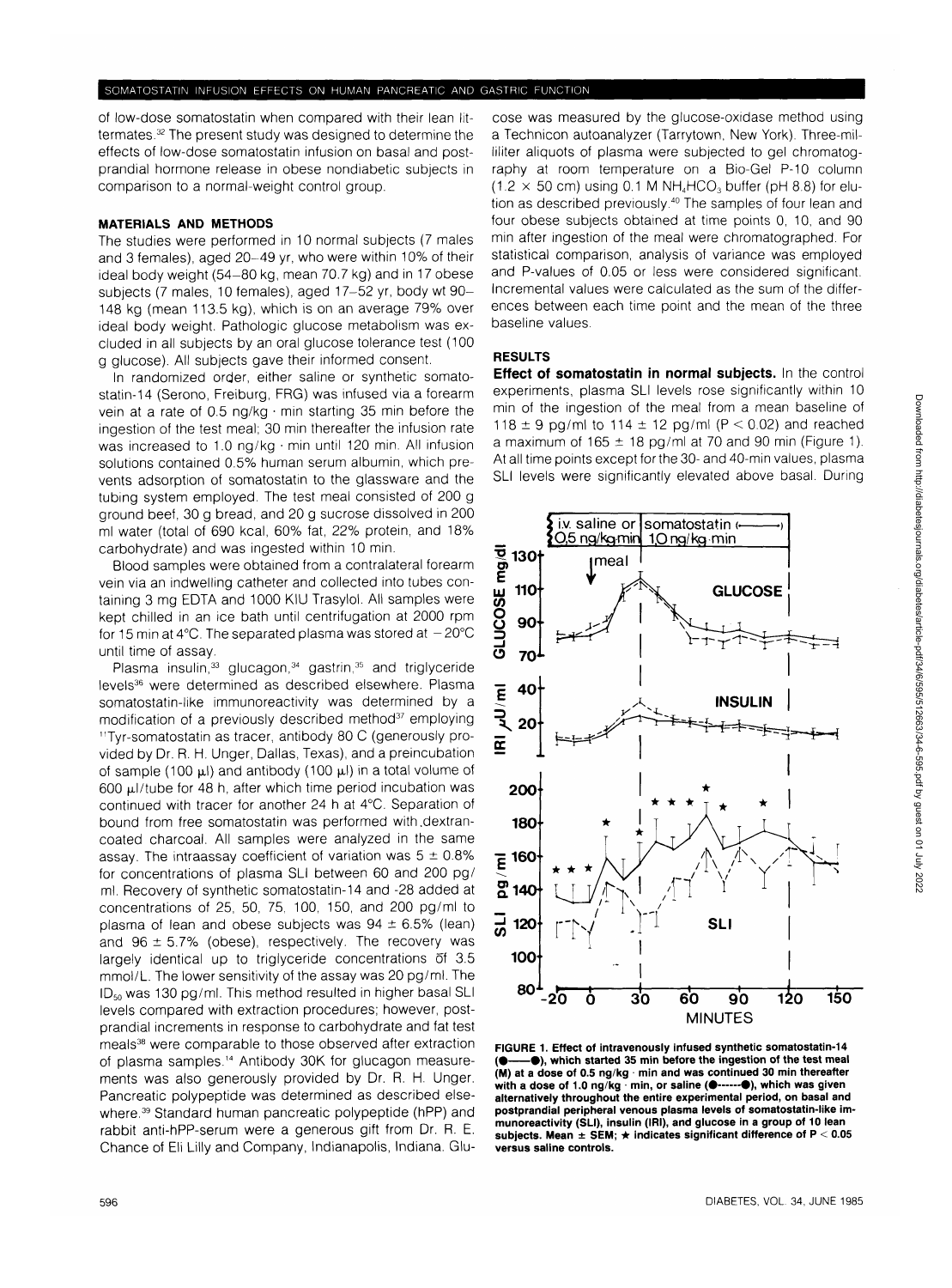

**FIGURE 2. Effect of intravenously infused synthetic somatostatin-14 ( • •) , which started 35 min before the ingestion of the test meal (M) at a dose of 0.5 ng/kg min and was continued 30 min thereafter** with a dose of 1.0 ng/kg min, or saline ( $\bullet$ ------ $\bullet$ ), which was given **alternatively throughout the entire experimental period, on basal and postprandial peripheral venous plasma levels of glucagon (IRG), pancreatic polypeptide (PP), and gastrin in a group of 10 lean subjects.** Mean ± SEM; ★ indicates significant difference of P < 0.05 versus sa**line controls.**

the infusion of somatostatin, basal SLI levels were  $134 \pm 11$ pg/ml and in the postprandial state they remained elevated by approximately 20 pg/ml above those of the saline controls. The incremental SLI value above basal for the 120-min postprandial period was  $301 \pm 22$  pg/ml during saline and  $341 \pm 19$  pg/ml during somatostatin infusion (NS), indicating a fairly parallel shift of plasma SLI values to a higher level during the infusion of somatostatin. Basal and postprandial SLI levels were significantly above those of the saline controls at most time points during the infusion period, decreasing after the end of the study to control values (Figure 1).

As shown in Figures 1, 2, and 3, the somatostatin infusion had no effect on basal plasma insulin, glucagon, gastrin, pancreatic polypeptide (PP), glucose, or triglyceride levels compared with the saline controls. Postprandially, there was only a transient decrease of plasma glucagon levels, while all other parameters remained unchanged during somatostatin infusion when compared with the controls.

**Effect of somatostatin in obese subjects.** In the obese group, the mean basal plasma SLI level was  $91 \pm 8$  pg/ml, which was significantly below that of the normal controls (118  $\pm$  9 pg/ml, P < 0.05). After the ingestion of the meal, SLI levels rose significantly at only three time points to 106  $\pm$  9 pg/ml at 60, 70, and 120 min (P < 0.02) (Figure 4). The incremental SLI level in the obese group during saline infusion was  $118 \pm 12$  pg/ml, significantly below the lean control group (301  $\pm$  22 pg/ml, P < 0.001). During the infusion of somatostatin, mean basal SLI was  $106 \pm 8$  pg/ml and remained elevated by approximately 20-30 pg/ml above the saline control experiments after the ingestion of the meal (Figure 4). The incremental SLI level during somatostatin infusion was  $128 \pm 14$ , still significantly below the respective level in the lean group  $(341 \pm 19 \text{ pg/ml})$ ,  $P < 0.001$ ).

During the saline control study, basal plasma insulin averaged 19  $\pm$  3  $\mu$ U/ml, which was significantly elevated compared with the lean subjects (11  $\pm$  1.4  $\mu$ U/ml, P < 0.02). The postprandial rise of plasma insulin to a maximum of  $54 \pm 6$  $\mu$ U/ml at 20 min was also significantly greater compared with the lean group. The incremental plasma insulin level was  $295 \pm 7$  µU/ml in the obese subjects and 99  $\pm$  5 µU/ml in the lean subjects ( $P < 0.001$ ). During the infusion of somatostatin, basal insulin was reduced by 6  $\mu$ U/ml to 13  $\pm$  2  $\mu$ U/ ml ( $P < 0.05$ ). Postprandial insulin during the first 30 min after the meal was not different from the saline controls (40  $\pm$  3  $\mu$ U/ml versus 41  $\pm$  3.5  $\mu$ U/ml). During the increased somatostatin infusion rate of 1 ng/kg • min, postprandial insulin levels were reduced by  $8-14 \mu U/ml$  compared with the saline controls. The incremental insulin levels for the time period between 30 and 120 min was 263  $\pm$  14  $\mu$ U/ml in the saline experiments and 192  $\pm$  12  $\mu$ U/ml during somatostatin  $(P < 0.005)$  (Figure 4).

Basal plasma glucagon levels were not significantly different in the obese compared with the lean group, nor was



**FIGURE 3. Effect of intravenously infused synthetic somatostatin-14 ( • •) , which started 35 min before the ingestion of the test meal** (M) at a dose of 0.5 ng/kg · min and was continued 30 min thereafter with a dose of 1.0 ng/kg min, or saline ( $\bullet$ ------ $\bullet$ ), which was given **alternatively throughout the entire experimental period, on basal and postprandial peripheral venous plasma levels of triglycerides (TG) in a group of 10 lean and 17 obese subjects. Mean ± SEM.**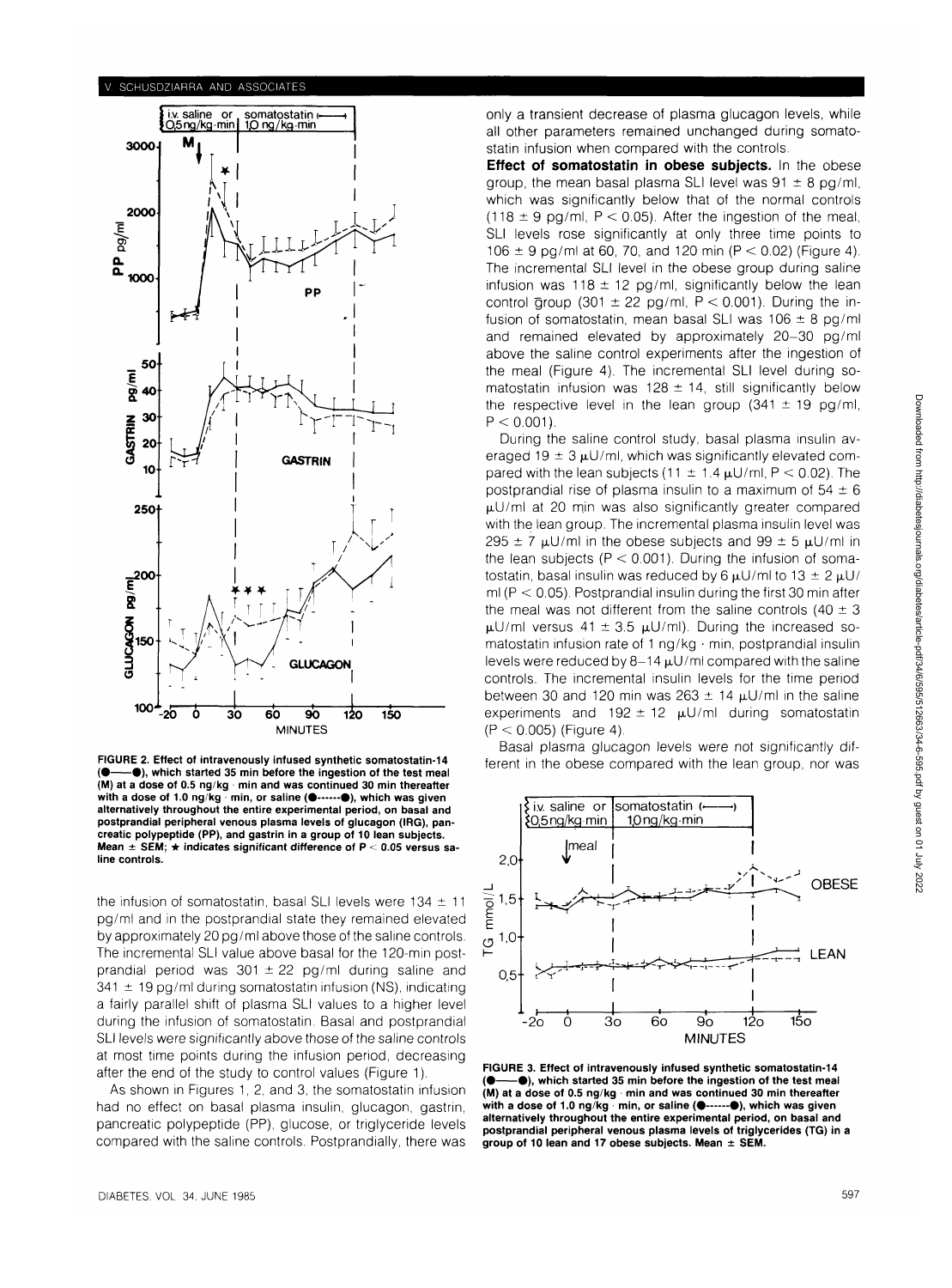

**FIGURE 4. Effect of intravenously infused synthetic somatostatin-14 ( • •) , which started 35 min before the ingestion of the test meal (M) at a dose of 0.5 ng/kg min and which was continued 30 min** thereafter with a dose of 1.0 ng/kg · min, or saline ( $\bullet$ ----- $\bullet$ ), which **was given alternatively throughout the entire experimental period, on basal and postprandial peripheral venous plasma levels of somatostatin-like immunoreactivity (SLI), insulin (IRI), and glucose in a group of 17 obese subjects. Mean ± SEM; \* indicates significant difference of P < 0.05 versus saline controls.**

the postprandial rise in these two groups during the infusion of saline (Figures 2 and 5). During the infusion of somatostatin, however, the postprandial rise of plasma glucagon levels during the first 30 min after the meal was not different from the saline controls, whereas a transient decrease was observed during the infusion of somatostatin at 1 ng/kg  $\cdot$  min (Figure 5).

Basal plasma gastrin levels in the obese subjects were significantly higher (33  $\pm$  4 pg/ml) compared with the lean controls (14  $\pm$  3 pg/ml, P < 0.001). The postprandial rise was also greater in the obese group (389  $\pm$  10 pg/ml versus  $238 \pm 8$  pg/ml, P < 0.001). During the infusion of somatostatin, there was a statistically significant difference between the saline controls and the obese group between 60 and 120 min (P < 0.01). The incremental level was  $202 \pm 8$  versus  $150 \pm 6$  pg/ml (Figure 5).

Basal plasma pancreatic polypeptide levels in the obese subjects were 420  $\pm$  54 pg/ml, not significantly different from  $460 \pm 33$  pg/ml in the lean group. The initial postprandial rise was also identical in both groups; however, after 30 min the lean subjects reached a plateau of 1500 pg/ml, whereas in the obese group, PP levels were between 800 and 900 pg/ml (Figures 2 and 5). The incremental postprandial PP level in the obese group was  $9050 \pm 350$  pg/ml, significantly below the value of 13,832  $\pm$  570 pg/ml in the lean controls

 $(P < 0.01)$ . During the infusion of somatostatin, there was a substantial inhibition of postprandial PP levels during the entire experimental period with a rebound after the end of somatostatin infusion (Figure 5). The incremental PP level during somatostatin was  $3500 \pm 130$  pg/ml (P < 0.001).

Basal plasma triglycerides were significantly elevated in the obese group compared with the lean group  $(1.5 \pm 0.2)$ mmol/L versus  $0.6 \pm 0.05$  mmol/L, P < 0.005). The infusion of somatostatin had no effect on triglyceride levels in the obese or lean subjects (Figure 3). Basal and postprandial plasma glucose levels in the obese group were not different from the lean controls and glucose levels were not altered during the infusion of somatostatin.

**Elution profiles of SLI in basal and postprandial peripheral vein plasma samples.** Gel filtration of 3-ml samples of fasting plasma from four lean and four obese subjects revealed a peak of SLI in the void volume in all samples (Figures



**FIGURE 5. Effect of intravenously infused synthetic somatostatin-14 ( • •) , which started 35 min before the ingestion of the test meal (M) at a dose of 0.5 ng/kg - min and was continued 30 min thereafter with a dose of 1.0 ng/kg · min, or saline (** $\bullet$ **------** $\bullet$ **), which was given alternatively throughout the entire experimental period, on basal and postprandial peripheral venous plasma levels of glucagon (IRG), pancreatic polypeptide (PP), and gastrin in a group of 17 obese subjects. Mean ± SEM; • indicates significant difference of P < 0.05 versus saline controls.**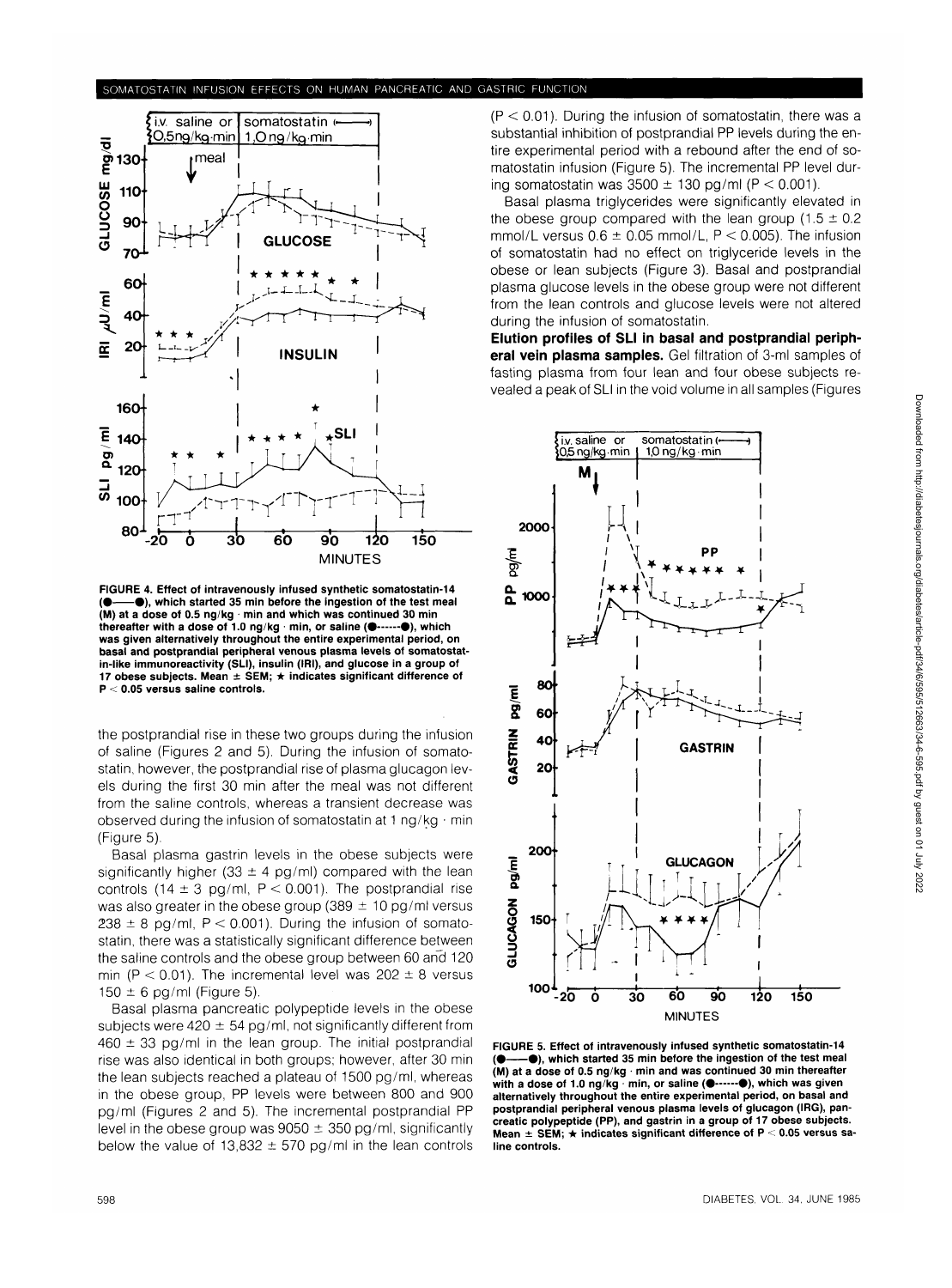#### SCHUSDZIARRA AND ASSOCIATES



**FIGURE 6. Elution profiles of SLI in basal and postprandial (90 min after ingestion of the meal) peripheral vein plasma samples of a lean subject during an infusion of saline or synthetic somatostatin-14 (SS-14). Three-milliliter aliquots were chromatographed on a Bio-Gel-P-10** column at pH 8.8 and collected in 1-ml fractions. V<sub>o</sub>, void volume; SS-**28, somatostatin-28; SS-14, somatostatin-14.**

6 and 7). In none of these samples was a measurable amount of SLI detected in the fractions co-eluting with somatostatin-14 or somatostatin-28. In basal samples taken during the infusion of somatostatin-14, a peak co-eluting with SS-14 could be detected.

Elution profiles of 3-ml samples collected 90 min after ingestion of the meal revealed a SLI peak in the void volume and, in addition, two SLI peaks were detectable that co-eluted with SS-28 and SS-14, respectively. Representative examples of a sample from a lean and an obese subject are depicted in Figures 6 and 7. The elution profiles of samples collected 10 min after ingestion of the test meal were essentially identical to those collected after 90 min.

# **DISCUSSION**

The present data demonstrate that, in a group of obese, nondiabetic subjects, basal and postprandial plasma SLI and postprandial PP levels were significantly lower when compared with a group of normal-weight control subjects. This was associated with an elevation of basal and postprandial plasma insulin, gastrin, and triglyceride levels.

No difference between obese and lean subjects was observed for basal and postprandial plasma glucagon and glucose concentrations.

The infusion of synthetic somatostatin-14 elevated circulating peripheral plasma SLI levels by 20-30 pg/ml above control values. Toward the end of the infusion period, this difference was not maintained completely, an effect that has already been observed in dog experiments.<sup>16</sup> A similar tendency toward a decrease in SLI levels during prolonged physiologic infusion rates of somatostatin-14 in the basal state has been shown by Souquet et al.<sup>41</sup> This infusion of somatostatin elicited an inhibitory effect on basal plasma insulin in the obese group, while basal levels of gastrin, glucagon, PP, glucose, and triglycerides were unaffected. In the lean group, somatostatin had no effect on any hormone or metabolite in the basal state at the dose employed.

The same infusion rate of 0.5 ng/kg  $\cdot$  min reduced postprandial PP levels in the obese group. The increase of the somatostatin infusion rate to 1.0 ng/kg $\cdot$  min attenuated the rise of-postprandial insulin in the obese group, significantly associated with a transient decrease in plasma glucagon levels and a decease in plasma gastrin and PP levels. In the lean group only was a transient decrease of glucagon levels observed.

Thus, the infusion of somatostatin demonstrates an increased sensitivity to physiologic elevations of circulating SLI levels in obese subjects compared with lean controls. Whether the preprandial infusion of somatostatin increases the sensitivity to somatostatin in the obese but not in the lean subjects cannot be determined from the present data.

Gel chromatography demonstrates that, in the basal state, endogenous SLI can be demonstrated only in the void-volume fraction, which is similar to previous findings in dogs.<sup>10</sup> Since the biologic activity of this large-molecular-weight material is unknown, the significance of lower basal SLI levels in the obese subjects remains unknown at this time. It is noteworthy, however, that injection of neutralizing somato-

**OBESE SUBJECTS**

# **Vo SS-28 SS-14 100 basal SS-14 50 A 100 basal saline 50 90 min SS-14 100 50** 100- 90 min saline **50 A A** ō

**E^ Ol a**

**\_J (/)**

> **10 20 30 ELUTION VOLUME (ml)**

**FIGURE 7. Elution profiles of SLI in basal and postprandial (90 min after ingestion of the meal) peripheral vein plasma samples of an obese subject during an infusion of saline or synthetic somatostatin-14 (SS-14). Three-milliliter aliquots were chromatographed on a Bio-**Gel-P-10 column at pH 8.8 and collected in 1-ml fractions. V<sub>o</sub>, void vol**ume; SS-28, somatostatin-28; SS-14, somatostatin-14.**

**40**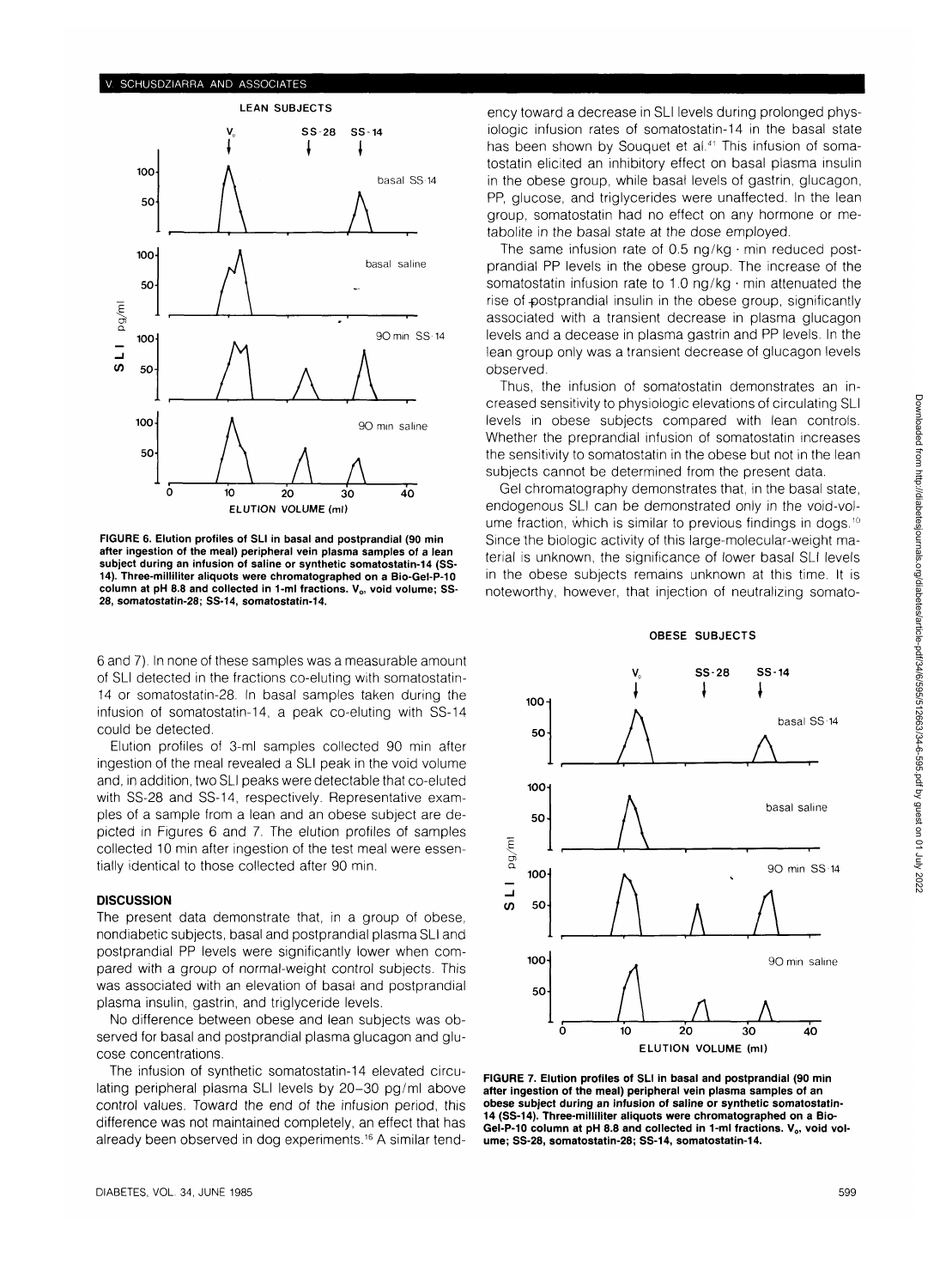statin antiserum in the basal state results in an increase of basal enteroglucagon levels in dogs,<sup>17</sup> indicating that the large-molecular-weight fraction of SLI might also have some biologic activity.

In the postprandial state, SLI fractions co-eluting with somatostatin-14 and somatostatin-28 can be demonstrated, which is in agreement with previously reported data.<sup>14,42</sup>

In the present study, there was no effect on circulating triglycerides; however, this might be due to the rather short experimental period at the end of which an increase in postprandial triglyceride levels was not detectable.

Previous findings in animals have indicated that acute hyposomatostatinemia results in augmented postprandial gastrin, PP, and insulin levels.<sup>18</sup> This raises the possibility that reduced SLI levels in the obese group might in part be responsible for the observed hypergastrinemia and hyperinsulinemia. On the other hand, it has to be considered that, in spite of reduced somatostatin levels and an augmented inhibition by i.v. somatostatin, the pancreatic polypeptide response to the meal was lower than normal. A somatostatinsuppressive action of insulin has been previously shown<sup>43</sup> <sup>48</sup> and, accordingly, reduced SLI levels in the obese are possibly the consequence of the existing hyperinsulinemia. Thus, an exact cause-and-effect relationship with regard to pathogenetic mechanisms is difficult to establish.

In conclusion, the present findings demonstrate that in obese subjects a reduced postprandial plasma SLI and PP response exists together with elevated gastrin and insulin levels, and, furthermore, in obese subjects synthetic somatostatin exerts an augmented biologic response. This indicates that some but certainly not all alterations of the endocrine response to a meal might, at least in part, be the result of an impaired SLI response in obese subjects. Whether the reduced SLI levels are primarily responsible for the observed alterations or whether reduced SLI is secondary to primary hyperinsulinemia cannot be determined from the present experiments and remains to be established in further studies.

### **ACKNOWLEDGMENTS**

The authors thank W. Friedrich and C. Bullmann for expert technical assistance.

This work was supported by SFB 87, Endokrinologie Ulm, G6; J.L. was supported by the Alexander V. Humboldt Stiftung, Bonn, FRG.

#### **REFERENCES**

Luft, R., Efendić, S., Hökfeldt, T., Johanssen, D., and Arimura, A. Immunohistochemical evidence for the localization of somatostatin-like immunoreactivity in a cell population of pancreatic islets, Med. Biol. 1974;

52:428-30. <sup>2</sup> Orci, L, Baetens, D., Dubois, M. P., and Rufener, C: Evidence for the D-cell of the pancreas secreting somatostatin. Horm. Metab. Res. 1975; 7:400- 402

 Polak, J, M., Grimelius, L, Pearse, A. G. E., Bloom, S. R., and Arimura, A.: Growth hormone release inhibiting hormone in gastrointestinal and pancreatic D-cells. Lancet 1975; 1:1220-21.

 Dubois, M. P.: Immunoreactive somatostatin is present in discrete cells of the endocrine pancreas. Proc. Natl. Acad. Sci. USA 1975; 72:1340-43.

<sup>5</sup> Arimura, A., Sato, H., Dupont, A., Nishi, N., and Schally, A. V.: Somatostatin: abundance of immunoreactive hormone in rat stomach and pancreas. Science 1975; 189:1007-1009.

Pelletier, G., Leclerc, R., Arimura, A., and Schally, A. V: Immunohis-

tochemical localization of somatostatin in the rat pancreas. J. Histochem. Cytochem. 1975; 23:699-701

 Schusdziarra, V: Somatostatin—a regulatory modulator connecting nutrient entry and metabolism. Horm. Metab. Res. 1980; 12:563-642

8 Schusdziarra, V., Rouiller, D., Harris, V., Conlon, J. M., and Unger, R. H.: The response of plasma somatostatin-like immunoreactivity to nutrients in normal and alloxan-diabetic dogs. Endocrinology 1978; 103:2264-73.

 Schusdziarra, V., Harris, V, Conlon, J. M., Arimura. A., and Unger, R. H.: Pancreatic and gastric somatostatin release in response to intragastric and intraduodenal nutrients and HCI in the dog. J. Clin. Invest, 1978; 62:509- 18.

<sup>10</sup> Schusdziarra, V., Zyznar, E., Rouiller, D., Harris, V., and Unger, R. H.: Free somatostatin in the circulation: amounts and molecular sizes of somatostatin-like immunoreactivity in portal, aortic and vena caval plasma of fasting and meal-stimulated dogs. Endocrinology 1980; 107:1572-76.

11 Chayvialle, J. A., Miyata. M., Rayford, P. L, and Thompson, J. C: Effects of test meal, intragastric nutrients and intraduodenal bile on plasma concentrations of immunoreactive somatostatin and vasoactive intestinal pep-

tide in dogs. Gastroenterology 1980; 79:844-52.<br><sup>12</sup> Wass, J. A. H., Penman, E., Dryburg, J. R., Tsiolakis, D., Goldberg,<br>P. I. Dawson, A. M. Besser, G. M., and Rees. L. H.; Circulating somatostatin Dawson, A. M., Besser, G. M., and Rees, L. H.: Circulating somatostatin

after food and glucose in man. Clin. Endocrinol. 1980; 12:569-74.<br><sup>13</sup> Vinik, A. J., Levitt, N. S., Pimstone, B., and Wagner, L.: Peripheral plasma somatostatin-like immunoreactive responses to insulin hypoglycemia and a mixed meal in healthy subjects and in non-insulin-dependent, maturityonset diabetics. J. Clin. Endocrinol. Metab. 1981; 52:330-35.

14 Penman, E., Wass, J. A. H., Medbak, S., Morgan, L., Lewis, J. M, Besser, G. M., and Rees, L. H.: Response of circulating immunoreactive somatostatin to nutritional stimuli in normal subjects. Gastroenterology 1981; 81:692-99.

' s Unger, R. H., Ipp. E., Schusdziarra, V. and Orci. L.: Hypothesis; physiologic role of pancreatic somatostatin and the contribution of D-cell disorder to diabetes mellitus. Life Sci. 1977; 20:2081–84.<br><sup>16</sup> Schusdziarra, V., Harris, V., Arimura, A., and Unger, R. H.: Evidence.

for a role of splanchnic somatostatin in the homeostasis of ingested nutrients Endocrinology 1979; 104:1705-1708.

 Schusdziarra, V, Rouiller, D., Arimura, A., and Unger, R, H.: Antisomatostatin serum increases levels of hormones from the pituitary and gut but not from the pancreas. Endocrinology 1979; 103:1956-59.

<sup>18</sup> Schusdziarra, V., Zyznar, E., Rouiller, D., Boden, G., Brown, J. C. Arimura, A., and Unger, R. H.: Splanchnic somatostatin: a hormonal regulator of nutrient homeostasis. Science 1980; 207:530-32. 19Vaysse. N., Chayvialle, J, A., Pradayrol. L.. Esteve, J. R.. Susimi, C,

Lapuelle, J., Descos, F, and Ribet, A.: Somatostatin 28: comparison with somatostatin-14 for plasma kinetics and low-dose effects on the exocrine pancreas in dogs. Gastroenterology 1981; 81:700–706.<br>20 Dynás-Wallensten, K., Efendić, S., Johansson, C., Sjödin, L., and

Cranwell, P. D.: Effect of intra-antral and intrabulbar pH on somatostatin-like immunoreactivity in peripheral venous blood of conscious dogs. The possible function of somatostatin as an inhibitory hormone of gastric acid secretion and its possible identity with bulbogastrone and antral chalone. Acta Physiol.

Scand. 1981; 111:397–408.<br><sup>21</sup> Nakabayashi, H., Sagura, H., Usukura, N., Yoshimitsu, K., Imamura,<br>T., Seta, T., Yanase. E., Kawato, M., Hiraiwa, Y., Sakato, S., and Takeda, R.: Effect of somatostatin on the flow rate and triglyceride levels of thoracic duct lymph in normal and vagotomized dogs. Diabetes 1981; 30:440-45.

 Johansson, C., Kollberg, B., Efendic, S., and Uvnas-Wallensten, K.: Effects of graded doses of somatostatin on gallbladder emptying and pancreatic enzyme output after oral glucose in man. Digestion 1981; 22:24-31.

<sup>23</sup> Johansson, C., Wisen, O., Efendić, S., and Unvás-Wallensten, K. Effect of somatostatin on gastrointestinal propagation and absorption of oral

glucose in man. Digestion 1981; 22:126–37.<br><sup>24</sup> Zyznar, E., Pietri, A., Harris, V., and Unger, R. H.: Evidence for the

hormonal status of somatostatin in man. Diabetes 1981; 30:883–86.<br><sup>25</sup> Feurle, G. E., Spoleanschni, P., Stander, M., and Klempa, I.: Doseresponse study of somatostatin on meal-stimulated levels of pancreatic polypeptide and insulin in the dog. Digestion 1982; 23:119-24.

 Schusdziarra, V, Bender, H., Torres, A., and Pfeiffer, E. R: Dosedependent inhibitory and non-inhibitory action of somatostatin on insulin release in rats. Regul. Peptides 1982; 4:147-53.

27 Patel, Y. C., Orci, L., Bankier, A., and Cameron, D. P.: Decreased pancreatic somatostatin concentration in spontaneously diabetic mice. Endocrinology 1976; 99:1415-18.

<sup>28</sup> Patel, Y. C., Cameron, D. P., Stefan, Y. C., Malaisse-Lagae, F., and Orci, L.: Somatostatin: widespread abnormality in tissues of spontaneously<br>diabetic mice. Science 1977; 198:930-31.<br>29 December 198:00:2012

 Berelowitz, M., Coleman, D. L., and Frohman, L. A.: Temporal relationship of tissue somatostatin-like immunoreactivity to metabolic changes in genetically obese and diabetic mice. Diabetes 1980; 29:717-23.

30 Trimble, E. R., Herberg, L., and Renold, A. E.: Hypersecretion of pancreatic somatostatin in the obese Zucker rat. Diabetes 1980; 29:889-94.

31 Sheppard, M. C., Shapiro, B., Hudson, A., and Pimstone, B. L.: Tissue and serum somatostatin-like immunoreactivity in lean and obese Zucker rats. Horm. Metab. Res. 1980; 12:236-39.